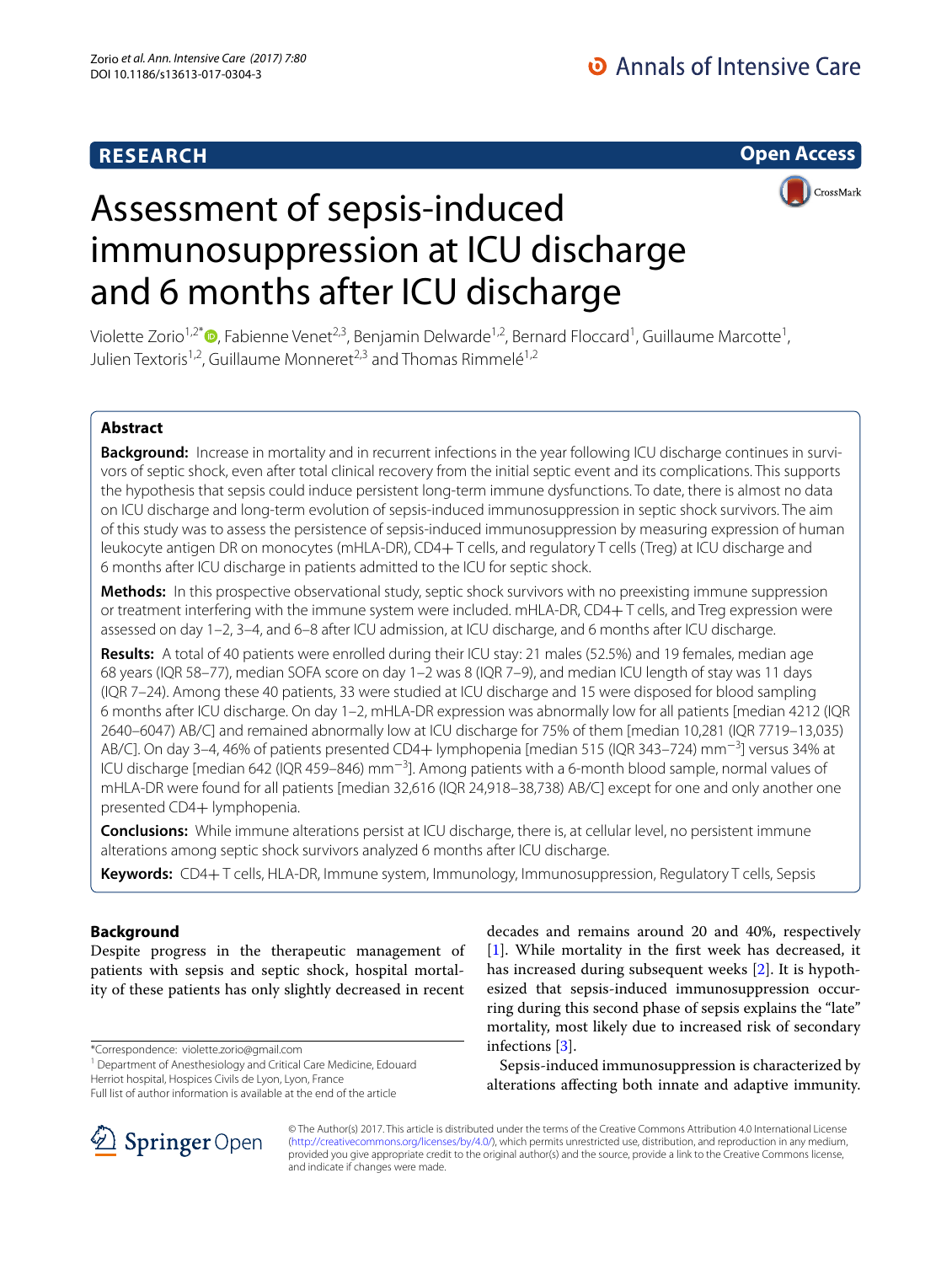Among the biological parameters assessing the innate immune system, the level of the human leukocyte antigen DR expression on the surface of monocytes (mHLA-DR) is one of the best studied, and is recognized as an efective indicator of immunosuppression [\[4](#page-9-3), [5\]](#page-9-4). Furthermore, a reduction in mHLA-DR is the only immune parameter shown to be an independent factor of nosocomial infection occurrence [[6\]](#page-9-5) and of mortality [[7\]](#page-9-6). With regard to adaptive immunity, lymphopenia on the fourth day following the diagnosis of sepsis predicts mortality and may also serve as a biomarker for sepsis-induced immunosuppression [[8\]](#page-9-7). Regulatory T cells (Treg) are less-well studied but present nevertheless well-defned and broad immunosuppressive properties  $[9-11]$  $[9-11]$ . Thus, in sepsis, the increase in the proportion of Treg cells among the total number of T CD4+ lymphocytes is correlated with poor prognosis [[12\]](#page-9-10).

Whereas the occurrence of immunosuppression during ICU stay is well documented, to date, there is almost no data on ICU discharge and on long-term evolution of sepsis-induced immunosuppression in survivors of septic shock. Some data support the hypothesis that sepsis could induce persistent long-term immune dysfunctions even long after the hospital discharge. Indeed, in the longer term, even after total clinical recovery in sepsis survivors, increase in mortality continues. It has been reported mortality of  $43\%$  after 1 year  $[13]$  $[13]$ ,  $45\%$  after 2 years [[14](#page-9-12)], and 74% after 5 years [[15\]](#page-9-13) beyond hospital discharge. Furthermore, an increase of recurrent infections in the year following ICU discharge has also been reported in such patients [\[16](#page-9-14), [17](#page-9-15)]. Taken together, persistent sepsis-induced immunosuppression at ICU discharge and in long term could be the underlying reason for this delayed mortality in sepsis survivors.

The aim of this study was to assess the persistence of sepsis-induced immunosuppression at the cellular level at ICU discharge and 6 months thereafter by measuring mHLA-DR, CD4+ T cells, and Treg expression in patients admitted for septic shock.

## **Methods**

#### **Study population**

In this prospective cohort study, we included all patients who were admitted to the ICU for septic shock diagnosed for less than 48 h, and who were alive at the time of ICU discharge. The diagnosis of septic shock was retained in presence of sepsis associated with persistent hypotension despite adequate intravascular volume expansion and thus requiring initiation of vasopressors. We considered the diagnosis of septic shock when the required amount of vasopressors was greater than 0.25 μg/kg/min for at least 2 h. All patients under 18 years of age, pregnant women, as well as those with comorbidities related to the immune system or treatment interfering with the immune system were excluded (i.e., patients with hematological disease receiving or having received immunosuppressive drugs or immunomodulatory drugs within 5 years preceding inclusion, patients sufering from a solid tumor undergoing chemotherapy, from acquired aplasia, or from innate immune defciency, patients who received extracorporeal life support (extracorporeal membrane oxygenation in context of acute respiratory distress syndrome or cardiogenic shock or extracorporeal circulation in relation to cardiac surgery) within 1 month prior to inclusion and patients treated with immunosuppressive drugs or corticosteroids at immunosuppressive doses.

#### **Ethical requirements**

Each analyzable patient—if clinical conditions allowed it—or every corresponding reliable person was informed orally about objectives and conduct of the study and received a note summarizing this information. Patients were included only when the non-opposition had been expressed. For this non-interventional study assessing clinical data and biological samples, oral informed consent from the patient or a relative was considered suffcient. Written informed consent is not required by French law for studies carried out in current care. The biological data collection is reported to the ministry of research (Registered Under the Number DC-2008-509).

#### **Data collection**

Patients were monitored clinically and biologically during their ICU stay. Blood samples were drawn: on day 1 or 2 (day 1–2), on day 3 or 4 (day 3–4), on day 6, 7, or 8 (day 6–8) of admission, and the day of ICU discharge (which could sometimes correspond to the day 6–8 sample, or more rarely to the day 3–4 sample for patients with rapid favorable outcome). Day 1 was the day of ICU admission. All survivors were asked to attend a consultation 6 months after ICU discharge, during which an additional blood sample was collected. Patients were contacted by telephone. Analyses included quantifcation of mHLA-DR at each time point and measurement of CD4+ T cells and Treg on day 3–4, at ICU discharge, and 6 months after ICU discharge. For each included patient, routine biological parameters and clinical data of ICU stay were collected. This 6-month post-ICU discharge consultation is usually ofered to all patients admitted in our ICU irrespective of the reason for admission. During this medical consultation, we assess the psychological state of patients related to their ICU stay and we perform a medical examination.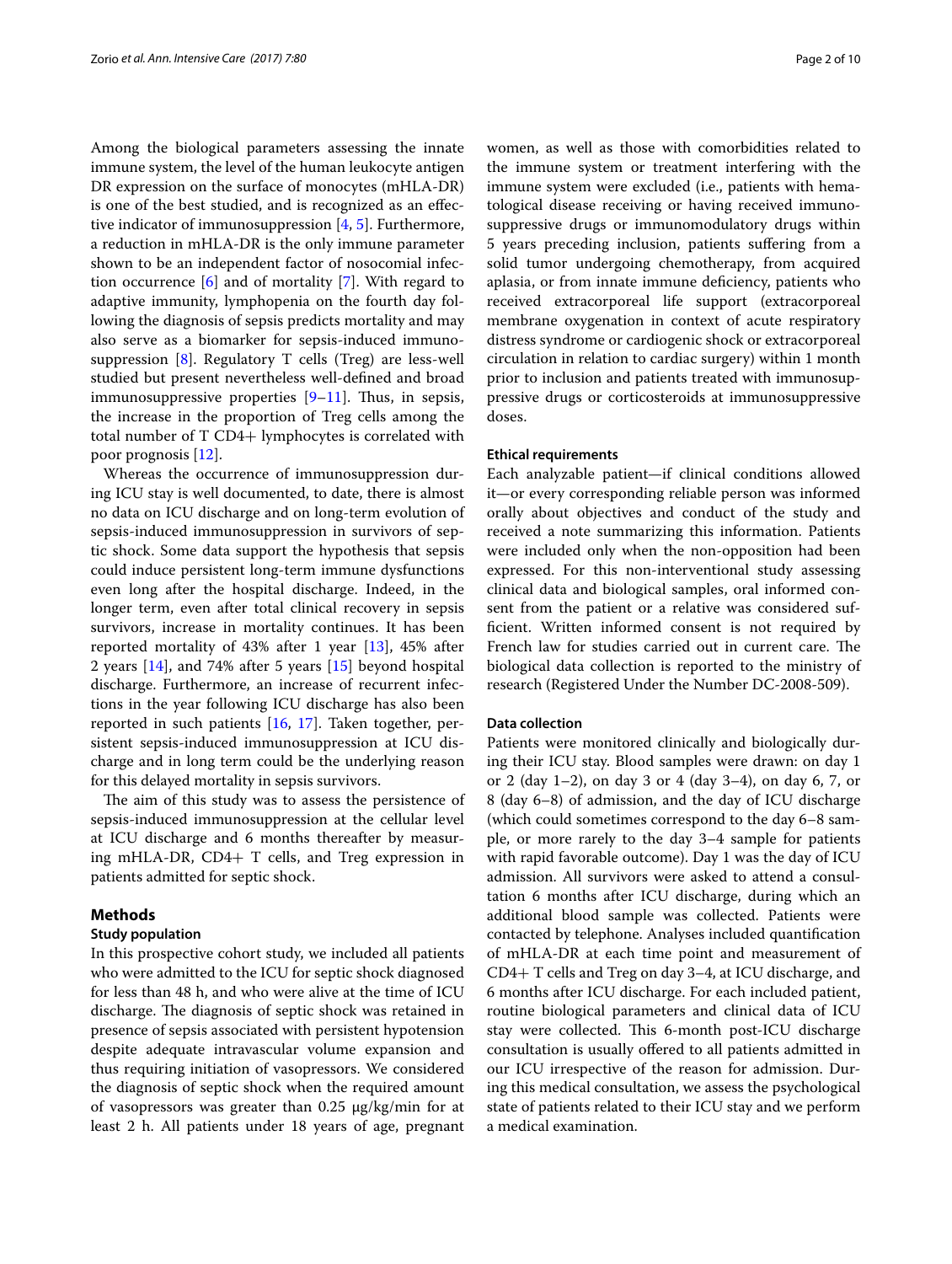## **mHLA‑DR, CD4+ T cells and Treg measurement**

At each time point, samples were collected using EDTA tubes. All blood samples were stained within 1 h after collection or were immediately stored at 4 °C, in accordance with the standardization recommendations for mHLA-DR measurement [\[18](#page-9-16), [19](#page-9-17)]. For mHLA-DR measurement, staining and cell acquisition by flow cytometry (FC500, Beckman Coulter, Hialeah, FL, USA) were performed as described in the European standardized protocol and according to the manufacturer's recommendations (Quantibrite HLA-DR/Monocyte antibody cocktail, BD Bioscience, San Diego, CA, USA). Results were expressed as the number of anti-HLA-DR antibodies per cell (AB/C) (normal >15,000), which is correlated with the number of HLA-DR molecules expressed on each monocyte.  $CD4+T$  cells were measured by flow cytometry based on expression of CD4; Treg cells were identifed based on expression of CD4, CD25, and CD127, and results were expressed as the total number of Treg cells and as the proportion of the total number of CD4+ T cells.

## **Statistical analysis**

Data are expressed as median (IQR). Comparison of baseline characteristics between patients with a blood sample at 6 months and those without was done using the Fisher's exact test or the Chi-square test, as appropriate. The Wilcoxon–Mann–Whitney's test was used to determine diferences between immunological variables at each time point. Pearson's correlation coefficients were performed to study the correlation between immunological variables at ICU discharge and ICU length stay. Level of signifcance was set at 0.05. Calculations were performed using *R* statistical software [[20\]](#page-9-18).

## **Results**

## **Study population**

From March 2015 to May 2016, 40 patients with septic shock were enrolled, and from October 2015 to November 2016, they were contacted by telephone. A total of 15 patients (37.5%) came back to hospital 6 months after their ICU discharge and consented to give blood (Fig. [1](#page-2-0)). Twenty-fve patients did not come back to the hospital 6 months after their ICU discharge: three patients died within 6 months, one patient was in a vegetative state in another health institution, six patients refused to come back, 11 patients were willing to come but unable to travel to the hospital, two patients moved to cities too far for them to travel back, and two patients could not be contacted by telephone. Among the 11 patients unable to travel to the hospital, one patient did not come back to the hospital because he sufered from a lung infection.

There were  $21$  (52.5%) male patients, and the median (IQR) age was 68 (58–77) years (Table [1\)](#page-3-0). Most patients (82.5% of the total study population) needed surgery in addition to antibiotics (Table [1](#page-3-0)). Six patients (15%) experienced a secondary nosocomial infection during their ICU stay: three lung infections, two surgical site infection, and one urinary tract infection. The characteristics of those with a blood sample at 6 months were similar to those without, with two exceptions: diabetes mellitus was not a comorbidity of those with a sample at 6 months but present in 8 (32%) of those without ( $p = 0.01$ ), and stomatological focus was not a source of septic shock among those without but present in 3 (20.0%) of those with a sample ( $p = 0.04$ ; Table [1](#page-3-0)).

There was no statistically significant difference for all routine biological and immunological parameters performed during the frst week after admission between the

<span id="page-2-0"></span>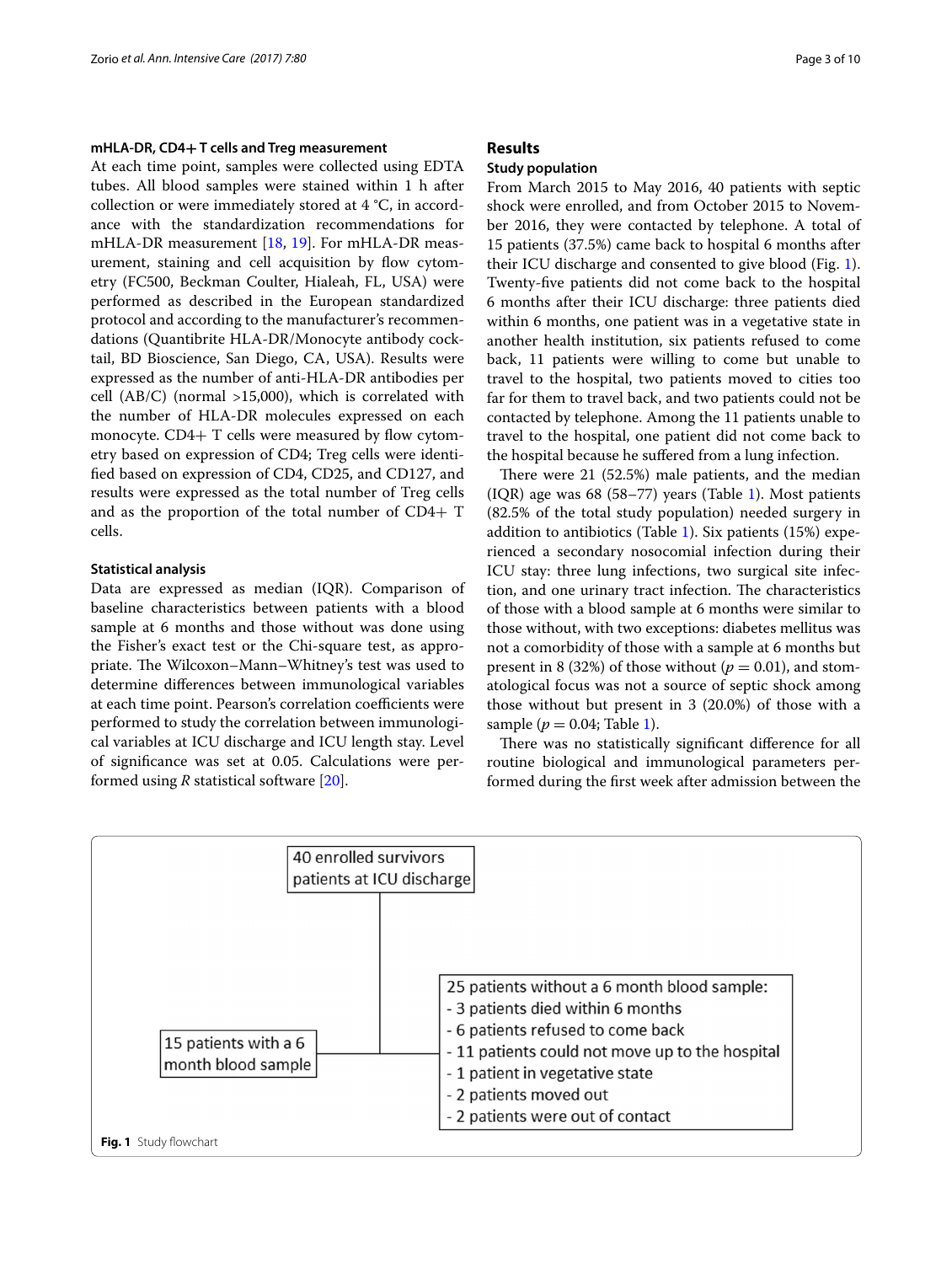# <span id="page-3-0"></span>**Table 1 Patient characteristics**

|                                           | <b>Total study population</b><br>$n = 40$ | Patients with a blood<br>sample at 6 months<br>$n = 15$ | Patients without a blood<br>sample at 6 months<br>$n = 25$ | p value      |
|-------------------------------------------|-------------------------------------------|---------------------------------------------------------|------------------------------------------------------------|--------------|
| Age (years), median (IQR)                 | 68 (58-77)                                | $62(48 - 72)$                                           | 71 (62-78)                                                 | 0.08         |
| Male gender, n (%)                        | 21 (52.5)                                 | 8(53.3)                                                 | 13 (52.0)                                                  | $\mathbf{1}$ |
| SOFA score on day 1-2, median (IQR)       | $8(7-9)$                                  | $9(7-10)$                                               | $7(6-9)$                                                   | 0.38         |
| SAPS II, median (IQR)                     | $53(43-66)$                               | $52(48-62)$                                             | 53 (42-69)                                                 | 0.71         |
| Maximum lactate (mmol/L), median (IQR)    | $2.7(1.8-3.7)$                            | $3.5(2.5-5.9)$                                          | $2.4(1.7-2.9)$                                             | 0.37         |
| Missing data, n                           | 3                                         |                                                         | 3                                                          |              |
| Comorbidities, n (%)                      |                                           |                                                         |                                                            |              |
| Chronic arterial hypertension             | 21(52.5)                                  | 6(40.0)                                                 | 15(60.0)                                                   | 0.32         |
| Chronic heart failure                     | 6(15.0)                                   | 1(6.7)                                                  | 5(20.0)                                                    | 0.38         |
| Myocardial infarction                     | 3(7.5)                                    | 1(6.7)                                                  | 2(8.0)                                                     | $\mathbf{1}$ |
| Stroke                                    | 2(5.0)                                    | 1(6.7)                                                  | 1(4.0)                                                     | $\mathbf{1}$ |
| Chronic obstructive pulmonary disease     | 9(22.5)                                   | 2(13.3)                                                 | 7(28.0)                                                    | 0.44         |
| Dialysis-dependent chronic kidney disease | 1(2.5)                                    | $\mathbf 0$                                             | 1(4.0)                                                     | 1            |
| Liver cirrhosis                           | $\overline{0}$                            | $\mathbf 0$                                             | $\circ$                                                    | 1            |
| Diabetes mellitus                         | 8 (20.0)                                  | $\mathbf{0}$                                            | 8(32.0)                                                    | 0.01         |
| Source of infection, n (%)                |                                           |                                                         |                                                            |              |
| Abdominal                                 | 20 (50.0)                                 | 6(40.0)                                                 | 14(56.0)                                                   | 0.51         |
| Skin and soft tissue                      | 7(17.5)                                   | 1(6.7)                                                  | 6(24.0)                                                    | 0.22         |
| Respiratory                               | 5(12.5)                                   | 2(13.3)                                                 | 3(12.0)                                                    | $\mathbf{1}$ |
| Stomatological                            | 3(7.5)                                    | 3(20.0)                                                 | $\mathbf 0$                                                | 0.04         |
| Urinary tract                             | 3(7.5)                                    | 2(13.3)                                                 | 1(4.0)                                                     | 0.54         |
| Osteoarticular                            | 2(5.0)                                    | 1(6.7)                                                  | 1(4.0)                                                     | $\mathbf{1}$ |
| General management, n (%)                 |                                           |                                                         |                                                            |              |
| Surgery                                   | 33 (82.5)                                 | 13 (86.7)                                               | 20(80.0)                                                   | 0.69         |
| Medical only                              | 7(17.5)                                   | 2(13.3)                                                 | 5(20.0)                                                    | 0.69         |
| Support measures, n (%)                   |                                           |                                                         |                                                            |              |
| Norepinephrine                            | 40 (100.0)                                | 15 (100.0)                                              | 25 (100.0)                                                 | 1            |
| Dobutamine                                | 5(12.5)                                   | 1(6.7)                                                  | 4(16.0)                                                    | 0.63         |
| Mechanical ventilation                    | 31 (77.5)                                 | 11(73.3)                                                | 20 (80.0)                                                  | 0.70         |
| Renal replacement therapy                 | 12 (30.0)                                 | 4(26.7)                                                 | 8(32.0)                                                    | 1            |
| Outcomes (days), median (IQR)             |                                           |                                                         |                                                            |              |
| Days on vasopressors                      | $4(3-5)$                                  | $4(3-10)$                                               | $3(2-5)$                                                   | 0.30         |
| Days on mechanical ventilation            | $6(3-8)$                                  | $7(4-9)$                                                | $5(2-7)$                                                   | 0.43         |
| Patients involved, n                      | 31                                        | 11                                                      | 20                                                         |              |
| Days on renal replacement therapy         | $8(6-8)$                                  | $10(8-12)$                                              | $7(4-8)$                                                   | 0.05         |
| Patients involved, n                      | 12                                        | $\overline{4}$                                          | 8                                                          |              |
| ICU length of stay                        | $11(7-24)$                                | $13(6-25)$                                              | $10(7-24)$                                                 | 0.86         |
| Hospital length of stay                   | 37 (16-48)                                | 37 (19-46)                                              | 37 (19-49)                                                 | 0.75         |

*IQR* interquartile range, *SOFA* Sepsis-related Organ Failure Assessment, *SAPS II* Simplifed Acute Physiology Score II, *ICU* intensive care unit

population with a 6 months blood sample and those without (Table [2](#page-4-0)). Seventy-four per cent of the total population had lymphopenia (lymphocytes <1.5 mm<sup>-3</sup>  $\times$  10<sup>3</sup>) on day 1–2 and this persisted in 56% of patients on day 6–8.

### **mHLA‑DR expression**

At admission, the median (IQR) mHLA-DR was 4212 (2640–6047) AB/C and remained <10,000 AB/C at day 6–8 (Table [2\)](#page-4-0). All patients had abnormal mHLA-DR (<15,000 AB/C) either on day 1–2 or day 3–4. Two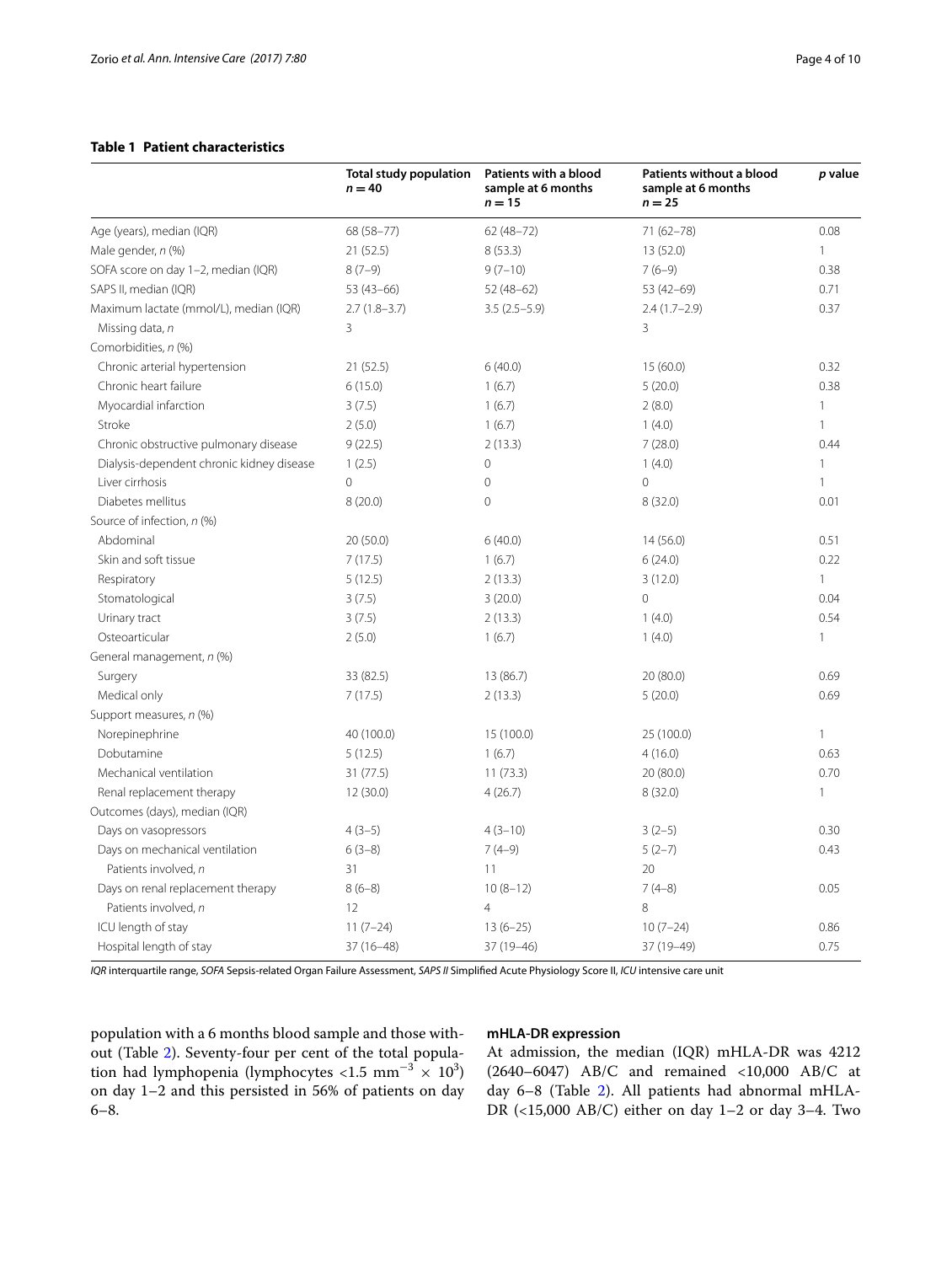# <span id="page-4-0"></span>**Table 2 Biological parameters**

|                                                                        | <b>Total study population</b><br>$n = 40$ | Patients with a blood<br>sample at 6 months<br>$n = 15$ | Patients without a blood<br>sample at 6 months<br>$n = 25$ | p value |
|------------------------------------------------------------------------|-------------------------------------------|---------------------------------------------------------|------------------------------------------------------------|---------|
| Leukocytes (mm <sup>-3</sup> $\times$ 10 <sup>3</sup> ), median (IQR)  |                                           |                                                         |                                                            |         |
| $D1-2$                                                                 | 16.6 (10.4-22.1)                          | $15.3(7.3-22.1)$                                        | 16.6 (13.0-20.7)                                           | 0.41    |
| Missing data, n                                                        | $\mathbf{1}$                              | $\circ$                                                 | $\mathbf{1}$                                               |         |
| $D3-4$                                                                 | $15.8(10.1 - 21.3)$                       | $14.6(10.6 - 21.5)$                                     | 15.8 (9.7-19.7)                                            | 0.75    |
| Missing data, n                                                        | 9                                         | $\mathbf{1}$                                            | 8                                                          |         |
| D6-8                                                                   | 14.2 (12.7-19.3)                          | 13.8 (10.8-15.8)                                        | 15.4 (12.8-19.5)                                           | 0.88    |
| Missing data, n                                                        | 15                                        | 5                                                       | 10 <sup>°</sup>                                            |         |
| Neutrophils (mm <sup>-3</sup> $\times$ 10 <sup>3</sup> ), median (IQR) |                                           |                                                         |                                                            |         |
| $D1-2$                                                                 | $13.7(7.8-20.0)$                          | $13(6.3 - 20.0)$                                        | 13.9 (10.4-19.1)                                           | 0.47    |
| Missing data, n                                                        | $\mathbf{1}$                              | $\circ$                                                 | $\mathbf{1}$                                               |         |
| $D3-4$                                                                 | $13(8.8 - 18.5)$                          | 12.7 (9.5-18.9)                                         | $12.8(8.4 - 16.3)$                                         | 0.67    |
| Missing data, n                                                        | 9                                         | $\mathbf{1}$                                            | 8                                                          |         |
| D6-8                                                                   | $11.8(9.0 - 16.2)$                        | $11.6(8.5-13.7)$                                        | $12(9.7-16.5)$                                             | 0.76    |
| Missing data, n                                                        | 15                                        | 5                                                       | 10                                                         |         |
| Lymphocytes (mm <sup>-3</sup> $\times$ 10 <sup>3</sup> ), median (IQR) |                                           |                                                         |                                                            |         |
| $D1-2$                                                                 | $1(0.5-1.5)$                              | $0.5(0.3-0.9)$                                          | $1.1(0.7-1.8)$                                             | 0.83    |
| Missing data, n                                                        | 1                                         | $\Omega$                                                | $\mathbf{1}$                                               |         |
| D3-4                                                                   | $1(0.7-1.4)$                              | $1(0.9-1.2)$                                            | $1(0.6-2.0)$                                               | 0.99    |
| Missing data, n                                                        | 9                                         | $\mathbf{1}$                                            | 8                                                          |         |
| D6-8                                                                   | $1.3(1.0-2.2)$                            | $1.1(1.0-1.3)$                                          | $2(1.0 - 2.2)$                                             | 0.17    |
| Missing data, n                                                        | 15                                        | 5                                                       | 10                                                         |         |
| Monocytes (mm <sup>-3</sup> $\times$ 10 <sup>3</sup> ), median (IQR)   |                                           |                                                         |                                                            |         |
| $D1-2$                                                                 | $0.5(0.3-0.9)$                            | $0.4(0.3-0.6)$                                          | $0.6(0.37 - 1.12)$                                         | 0.78    |
| Missing data, n                                                        | $\mathbf{1}$                              | $\Omega$                                                | $\mathbf{1}$                                               |         |
| $D3-4$                                                                 | $0.6(0.4-0.9)$                            | $0.6(0.4-0.7)$                                          | $0.55(0.42 - 1.0)$                                         | 0.84    |
| Missing data, n                                                        | 9                                         | $\mathbf{1}$                                            | 8                                                          |         |
| D6-8                                                                   | $0.7(0.4 - 0.8)$                          | $0.4(0.6 - 0.7)$                                        | $0.7(0.61 - 1.1)$                                          | 0.35    |
| Missing data, n                                                        | 15                                        | 5                                                       | 10                                                         |         |
| mHLA-DR (AB/C), median (IQR)                                           |                                           |                                                         |                                                            |         |
| $D1-2$                                                                 | 4212 (2640-6047)                          | 3321 (2246-6022)                                        | 4486 (2673-6047)                                           | 0.41    |
| Missing data, n                                                        | $\overline{4}$                            | 3                                                       | 1                                                          |         |
| $D3-4$                                                                 | 4514 (3232-6497)                          | 4989 (1484-7379)                                        | 4235 (3365-5555)                                           | 0.51    |
| Missing data, n                                                        | 1                                         | 1                                                       | 0                                                          |         |
| D6-8                                                                   | 7442 (4315-9724)                          | 4817 (3059-9143)                                        | 7808 (5070-10,249)                                         | 0.13    |
| Missing data, n                                                        | 8                                         | 4                                                       | 4                                                          |         |
| ICU discharge                                                          | 10,281 (7719-13,035)                      | 10,228 (8719-11,826)                                    | 11,271 (7195-16,594)                                       | 0.54    |
| Missing data, n                                                        | $\overline{7}$                            | 2                                                       | 5                                                          |         |
| 6 months post-ICU discharge                                            | 32,616 (24,918-38,738)                    | 32,616 (24,918-38,738)                                  |                                                            |         |
| Missing data, n                                                        | 25                                        | $\mathbf 0$                                             |                                                            |         |
| $CD4+T$ cells (mm <sup>-3</sup> ), median (IQR)                        |                                           |                                                         |                                                            |         |
| $D3-4$                                                                 | 515 (343-724)                             | 477 (356-670)                                           | 537 (344-963)                                              | 0.63    |
| Missing data, n                                                        | $\mathbf{1}$                              | $\mathbf{1}$                                            | 0                                                          |         |
| ICU discharge                                                          | 642 (459-846)                             | 765 (459-796)                                           | 628 (463-979)                                              | 0.85    |
| Missing data, n                                                        | 11                                        | 6                                                       | 5                                                          |         |
| 6 months post-ICU discharge                                            | 797 (647-1057)                            | 797 (647-1057)                                          |                                                            |         |
| Missing data, n                                                        | 26                                        | 1                                                       |                                                            |         |
| Treg percentage, median (IQR)                                          |                                           |                                                         |                                                            |         |
| $D3-4$                                                                 | $6.6(5.0-9.3)$                            | $7(5.1 - 10.8)$                                         | $6.4(4.9-9.0)$                                             | 0.54    |
|                                                                        |                                           |                                                         |                                                            |         |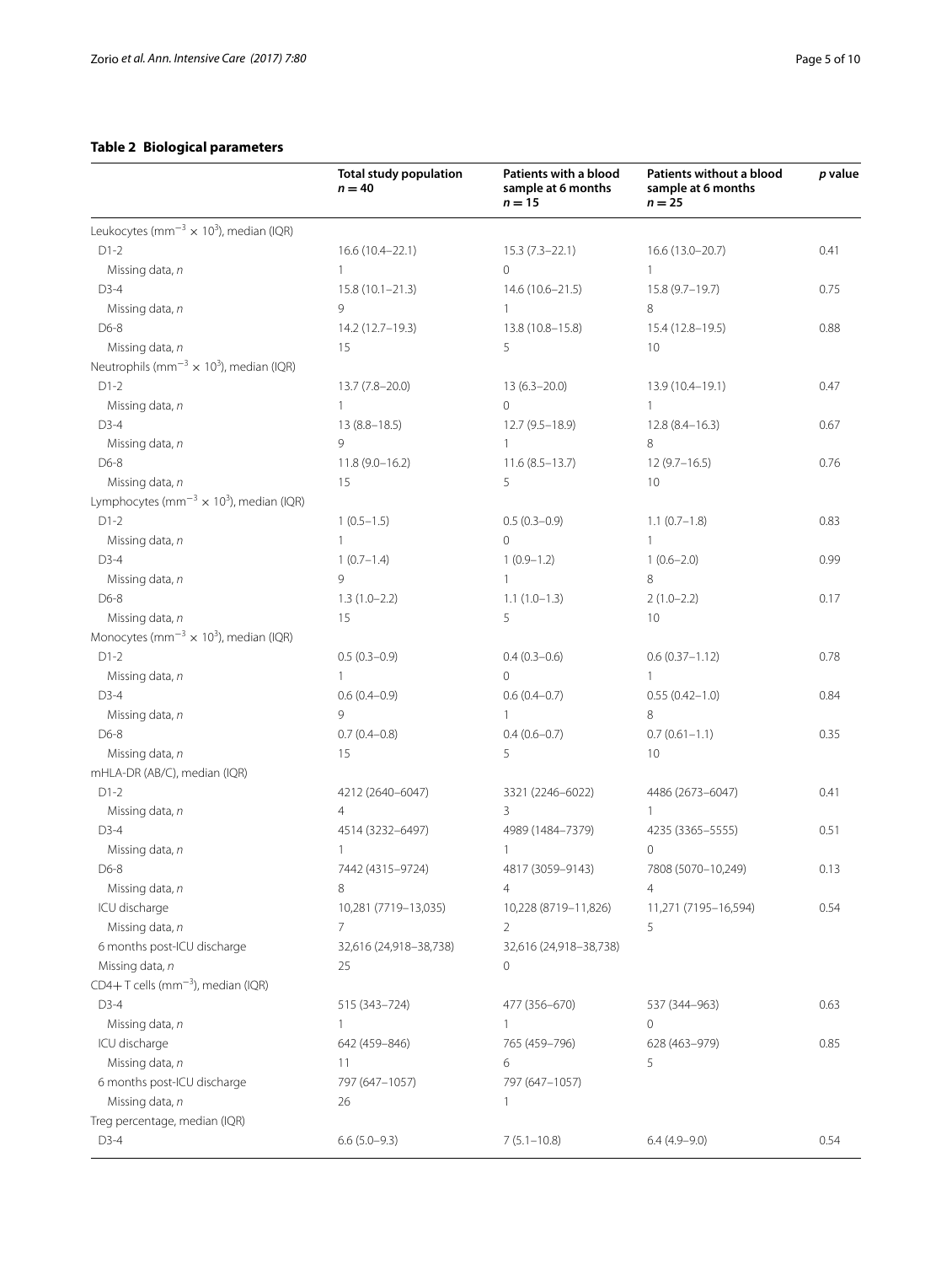|                                           | <b>Total study population</b><br>$n = 40$ | Patients with a blood<br>sample at 6 months<br>$n = 15$ | Patients without a blood<br>sample at 6 months<br>$n = 25$ | p value |
|-------------------------------------------|-------------------------------------------|---------------------------------------------------------|------------------------------------------------------------|---------|
| Missing data, n                           |                                           |                                                         | $\Omega$                                                   |         |
| ICU discharge                             | $6.6(5.2 - 7.9)$                          | $6.6(5.0 - 8.3)$                                        | $6.53(5.5 - 7.6)$                                          | 0.80    |
| Missing data, n                           | 11                                        | 6                                                       | 5                                                          |         |
| 6 months post-ICU discharge               | $6.4(4.7-8.0)$                            | $6.4(4.7-8.0)$                                          |                                                            |         |
| Missing data, n                           | 26                                        |                                                         |                                                            |         |
| Absolute Treq ( $mm^{-3}$ ), median (IQR) |                                           |                                                         |                                                            |         |
| $D3-4$                                    | $35(22 - 45)$                             | $34(22 - 43)$                                           | $35(23-47)$                                                | 0.92    |
| Missing data, n                           |                                           |                                                         | 0                                                          |         |
| ICU discharge                             | $39(28-64)$                               | $39(28-64)$                                             | $38(28 - 77)$                                              | 0.85    |
| Missing data, n                           | 11                                        | 6                                                       | 5                                                          |         |
| 6 months post-ICU discharge               | 44 (34 - 67)                              | 44 (34 - 67)                                            |                                                            |         |
| Missing data, n                           | 26                                        |                                                         |                                                            |         |

## **Table 2 continued**

*IQR* interquartile range, *AB/C* anti-HLA-DR antibodies per cell, *ICU* intensive care unit

patients had normal mHLA-DR on day 6–8, whereas this was abnormal on day 3–4. At ICU discharge, eight patients (24%) had normal mHLA-DR. mHLA-DR was less than 5000 AB/C for 21 patients (58%) on day  $1-2$ , for 22 patients (56%) on day 3–4, for 11 patients (34%) on day 6–8, and four patients (12%) at ICU discharge. For all patients, median mHLA-DR expression on day 1–2 was significantly lower to that at ICU discharge ( $p < 0.0001$ ; Fig. [2](#page-5-0)). Three patients died within 6 months. One patient died from complications of incurable cytomegalovirus ileitis in a surgical unit 20 days after ICU discharge; for this patient mHLA-DR expression at ICU discharge was 9600 AB/C. Another patient died from an acute respiratory distress syndrome complicating lung infection in another critical care unit where he had been admitted 4 months after discharge from the study ICU; for this patient mHLA-DR expression at ICU discharge was 5555 AB/C. The last patient died at home 4 months after ICU discharge and the cause of death was cardiac arrest; for this patient mHLA-DR expression at ICU discharge was

<span id="page-5-0"></span>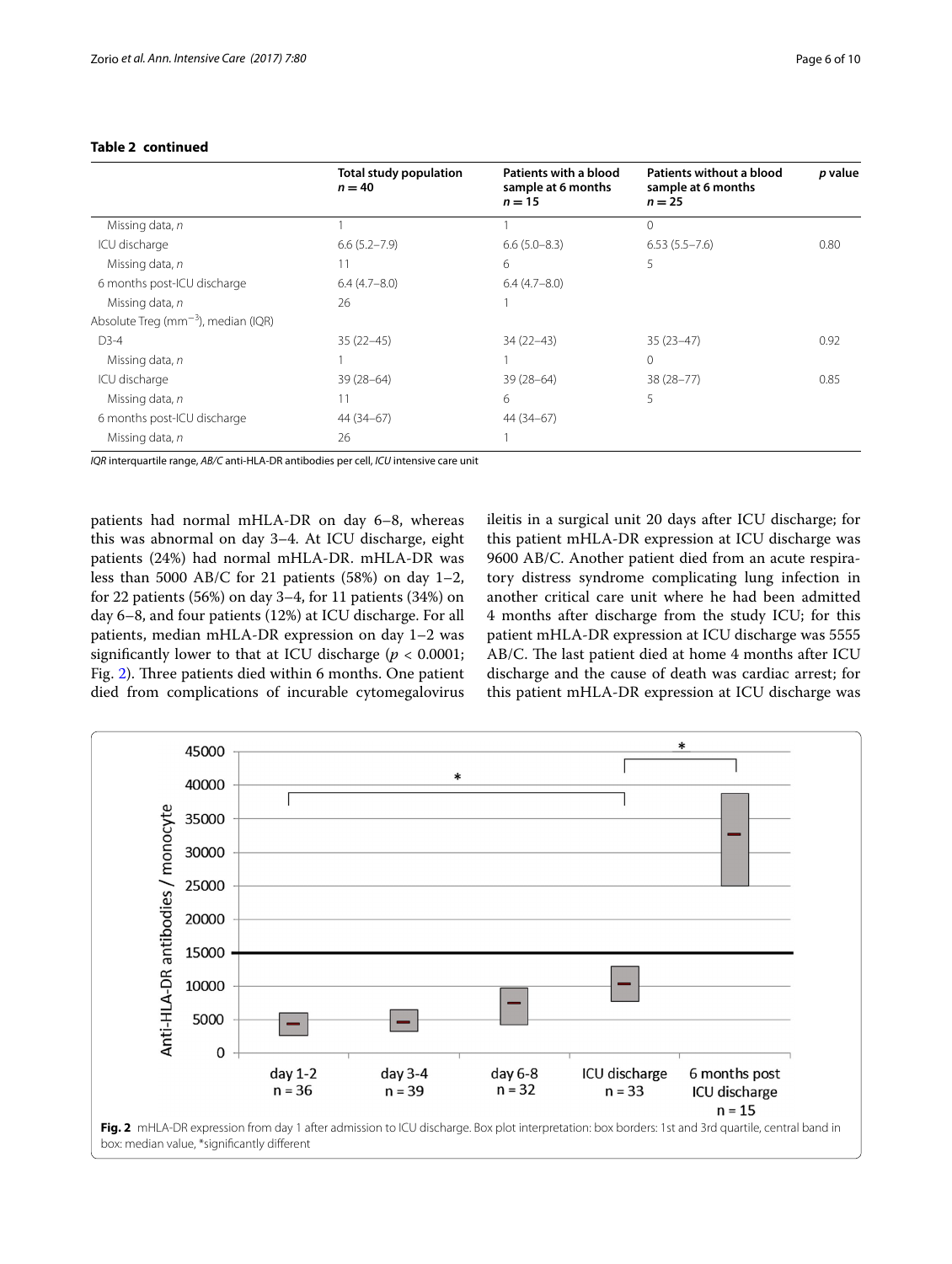28,447 AB/C. mHLA-DR expression on day 6–8 was not signifcantly diferent between those who had experienced a secondary nosocomial infection during ICU stay and those who had not done so  $(p = 0.19)$ . mHLA-DR expression at ICU discharge was weakly correlated with the ICU length stay (*r* = 0.44, 95% CI 0.12–0.68,  $p = 0.01$ ).

Among patients with a blood sample  $(n = 15)$ , all but one patient had a normal level of mHLA-DR expres-sion 6 months after ICU discharge (Fig. [2\)](#page-5-0). The patient who had abnormal mHLA-DR expression sufered from recurrent abdominal sepsis requiring multiple surgical procedures since ICU discharge (29 days after his ICU admission) and was still hospitalized (in a surgical unit) 6 months after ICU discharge. For the 15 patients, median mHLA-DR expression on day 1–2 was signifcantly lower to that at ICU discharge ( $p = 0.005$ ), and at 6 months after ICU discharge ( $p < 0.0001$ ); median mHLA-DR expression 6 months after ICU discharge was signifcantly higher from median mHLA-DR at ICU discharge ( $p = 0.0002$ ).

For the 11 patients who did not provide a blood sample at 6 months because they were unable to travel to the hospital, median mHLA-DR at ICU discharge was similar to those of the 15 with a blood sample at 6 months [median 11,497 (IQR 7195–21,032) AB/C vs. median 10,228 (IQR 8719–11,826) AB/C, respectively, *p* = 0.32].

#### **CD4+ T cells**

Eighteen patients (46%) had CD4+ lymphopenia (<500 mm−<sup>3</sup> ) on day 3–4 and 10 (34%) had CD4+ lymphopenia at discharge. The median (IQR) CD4+ T cells at ICU discharge was 64[2](#page-4-0) (459–846)  $mm^{-3}$  (Table 2). Among the 15 patients with a blood sample at 6 months, only one patient presented CD4+ lymphopenia 6 months after ICU discharge (Fig. [3\)](#page-6-0). This patient did not present a medical complication within this period. The number of CD4+ T cells at ICU discharge was not correlated with the ICU length of stay (*r* = 0.23, 95% CI −0.15 to 0.55,  $p = 0.22$ .

#### **Treg expression**

The median (IQR) percentage of Treg relative to total CD4+ T cells at ICU discharge was 6.6 (5.2–7.9)% (Table [2\)](#page-4-0). Seven patients out of the 39 (18%) with data available had increased proportion of Treg among CD4+ T cells (>10%) on day 3–4, whereas only 3 out of 29 (10%) did so at ICU discharge; this diference did not reach statistical significance ( $p = 0.49$ ). All patients who had an elevated proportion of Treg also had mHLA-DR <5000 AB/C either on day 1–2 or on day 3–4. Two patients had a proportion of Treg greater than 15% on day 3-4. These two patients also had the highest Sepsis-related Organ



<span id="page-6-0"></span>Failure Assessment score (SOFA score) at admission. Among the 15 patients with a blood sample at 6 months, none had an abnormal proportion of Treg 6 months after ICU discharge.

#### **Discussion**

This study found persistent cellular immune alterations in septic shock survivors at ICU discharge but no detectable long-term immune alterations 6 months after ICU discharge in some of them, as evidenced from mHLA-DR expression, CD4+ T cells, and relative proportion of Treg. Although unexpected, these data suggest that sepsis-induced immunosuppression at the cellular level based on these three markers is reversible after a period of time.

Among the biological parameters assessing the innate immune system, mHLA-DR seems to be an efective indicator of immune alterations [\[4,](#page-9-3) [5](#page-9-4)]. Its decreased expression represents one of the only immune marker shown to be an independent factor of occurrence of secondary nosocomial infections  $[6]$  $[6]$ . The interest of mHLA-DR expression assessment stands in the fact that this marker is a consequence of the efect of multiple mediators on the inflammatory response  $[21-23]$  $[21-23]$ . Its routine determination could be an important element of the immunological monitoring of septic patients [[24](#page-9-21), [25](#page-9-22)] or even of all patients undergoing an infammatory injury and at risk of developing secondary infections. Usually, a patient is considered to be immunocompetent when mHLA-DR expression is above 15,000 AB/C. Values comprised between 10,000 and 15,000 AB/C may represent moderate immunosuppression, whereas values lower than 5000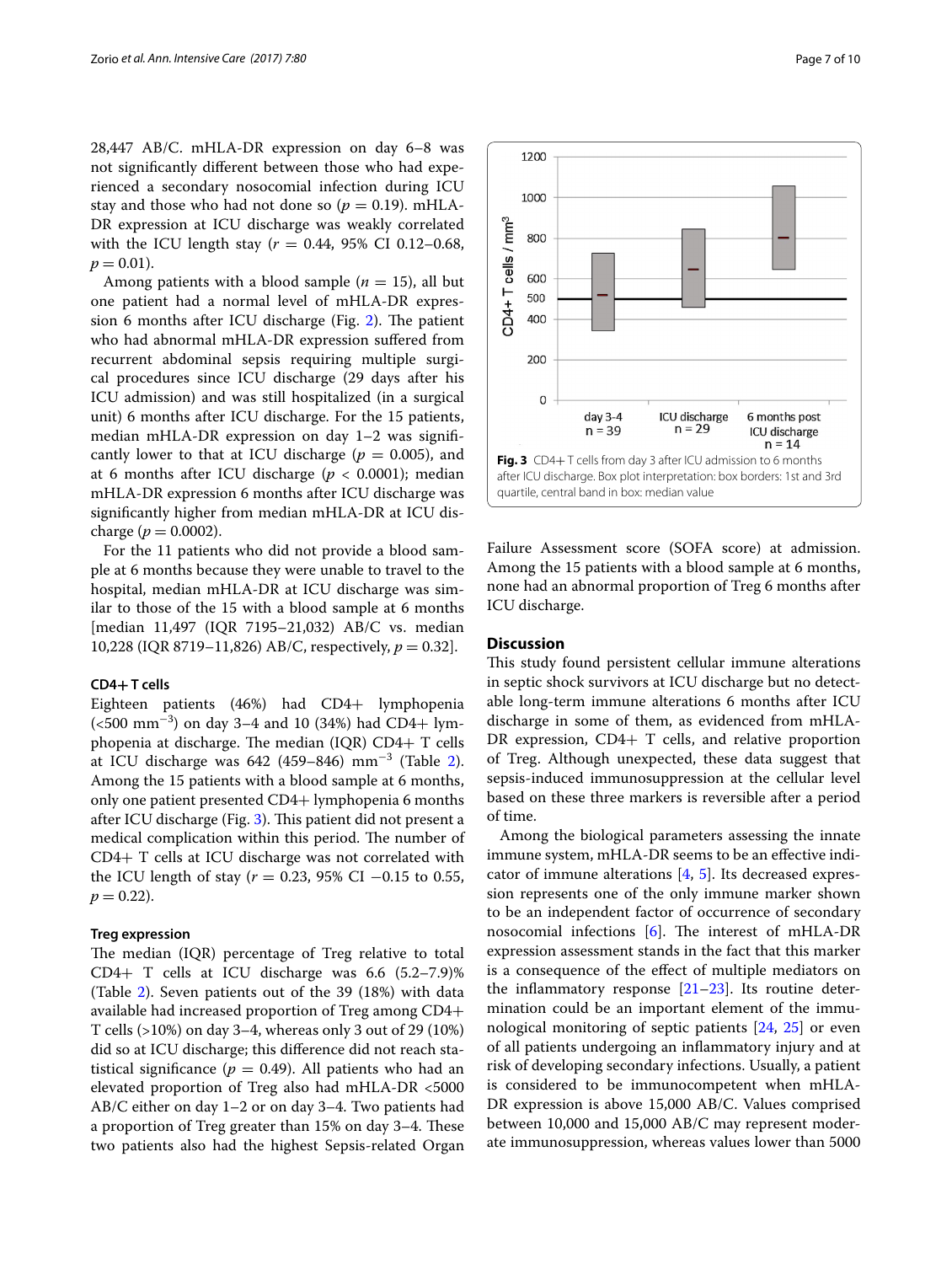AB/C may represent very deep immune alterations [[18](#page-9-16)] which existed in 80% of patients in the present study, either on day 1–2 or on day 3–4. To our knowledge, there is no data in the medical literature assessing mHLA-DR expression at ICU discharge in patients admitted to the ICU for septic shock which would allow us to determine whether sepsis-induced immunosuppression persists. Herein, three-quarters of the patients have mHLA-DR below 15,000 AB/C at ICU discharge although they are usually free of organ failure at that moment. Furthermore, 12% of patients had mHLA-DR <5000 AB/C at ICU discharge, which represent a deep immune alteration. The immunological failure, not evaluated in routine, may represent a long-term persistent failure in the same way as renal failure in some patients. Among the three patients who died within 6 months post-ICU discharge, one died from cardiac arrest but two died from an infection and had abnormal mHLA-DR at ICU discharge. Interestingly, one of these infections was a CMV ileitis, which corresponds to a latent virus reactivation typically observed in context of deep immunosuppression.

With regard to adaptive immunity, CD4+ T lymphopenia occurring during sepsis is a major component of immunosuppression. It is also associated with higher risk of nosocomial infection and mortality [\[8](#page-9-7), [26,](#page-9-23) [27\]](#page-9-24). Drewry et al. [\[8\]](#page-9-7) reported that persistent lymphopenia on day 4 after the onset of sepsis predicted 28-mortality and 1-year survival. The medical literature on regulatory T cells is less abundant. Monneret et al. [[12](#page-9-10)] reported in 2003 their relative increase in septic patients, which was later confrmed by others [[28\]](#page-9-25). Their immunosuppressive properties affect both the antigen presenting cells of innate immunity and lymphocytes of adaptive immunity  $[29, 30]$  $[29, 30]$  $[29, 30]$ . Their presence correlates with a poor prognosis; in sepsis, their relative increase is observed early but persists only in patients dying later  $[12]$  $[12]$  $[12]$ . This negative association with survival was also reported in animal models [[31](#page-9-28)]. We also recently reported that the increased proportion of Treg observed in sepsis was correlated with a decrease in lymphocyte proliferation [[11\]](#page-9-9). Thus, Treg participates in the development of lymphocyte anergy described in sepsis which is signifcantly associated with increased mortality and the occurrence of secondary infections in septic patients [\[32](#page-9-29)]. In the present study, almost half of patients had CD4+ T lymphopenia on day 3-4 and this lymphopenia remained present for one-third of patients at ICU discharge although it was not correlated with the ICU length stay. The lack of correlation between immunological parameters and length of stay is probably caused by the small sample size resulting in a lack of power for correlation tests. Few patients (18%) had a percentage of Treg greater than 10%, but all of them had deep loss of mHLA-DR expression (i.e., mHLA-DR <5000 AB/C).

The study population was moderately old which may have afected immunological parameters. However, to our knowledge, modifcations of mHLA-DR expression and CD4+ T cell count with age remain moderate  $[18, 1]$  $[18, 1]$  $[18, 1]$ [33,](#page-9-30) [34](#page-9-31)]. Values found 6 months after ICU discharge were greater than the lower band of the normal range for all but one patient for mHLA-DR expression, and all but one for CD4+ T cell count. Thus, the immunosenescence does not seem to have an impact on the parameters measured.

With regard to immunological data at 6 months post-ICU discharge, the present results at the cellular level are in accordance with those from other investigators [\[35](#page-9-32)]. Arens et al. recently challenged the long-term persistence of sepsis-induced immunosuppression hypothesis in a retrospective cohort study composed of 8 sepsis survivors (without having studied immunological data during ICU stay, or at ICU discharge). They reported that immune alterations were minimal 26 months (range  $9-52$ ) after the septic event. There was no significant diference in lymphocyte profle (including Treg cell counts) and in expression of mHLA-DR between sepsis survivors and healthy volunteers. The expression of pattern recognition receptors (PRR) on leukocyte surface was not diferent between the two groups except for TLR-5, which was expressed at a lower level in the sepsis group. Finally, they only observed alterations regarding functional testing; after ex vivo stimulation of whole blood with potent activators, immune cells exhibited a decreased secretion of INF-γ, IL-10, IL-6, and TNF-α. Moreover, 62% of sepsis survivor patients had at least another episode of sepsis within the year prior to inclusion [[35](#page-9-32)].

These findings raise the importance of functional tests, which must remain the reference to assess immune status as they directly measure the ability of cells to respond to pathogens. However, such tests are not always feasible in routine due to methodological difficulties such as a long incubation period, prolonged cellular purifcation procedures, and absence of standardization. Eforts are needed to facilitate practice of functional tests with the aim that their use becomes as common as that of static biomarkers.

The results presented herein complete two limitations of the study reported by Arens et al. [\[35](#page-9-32)]. Firstly, in the previous study, septic patients were not monitored during their ICU stay which means that sepsisinduced immunosuppression was not demonstrated in these patients. Secondly, the delay between septic event and mHLA-DR measurement was very long (median: 26 months), whereas herein it is demonstrated that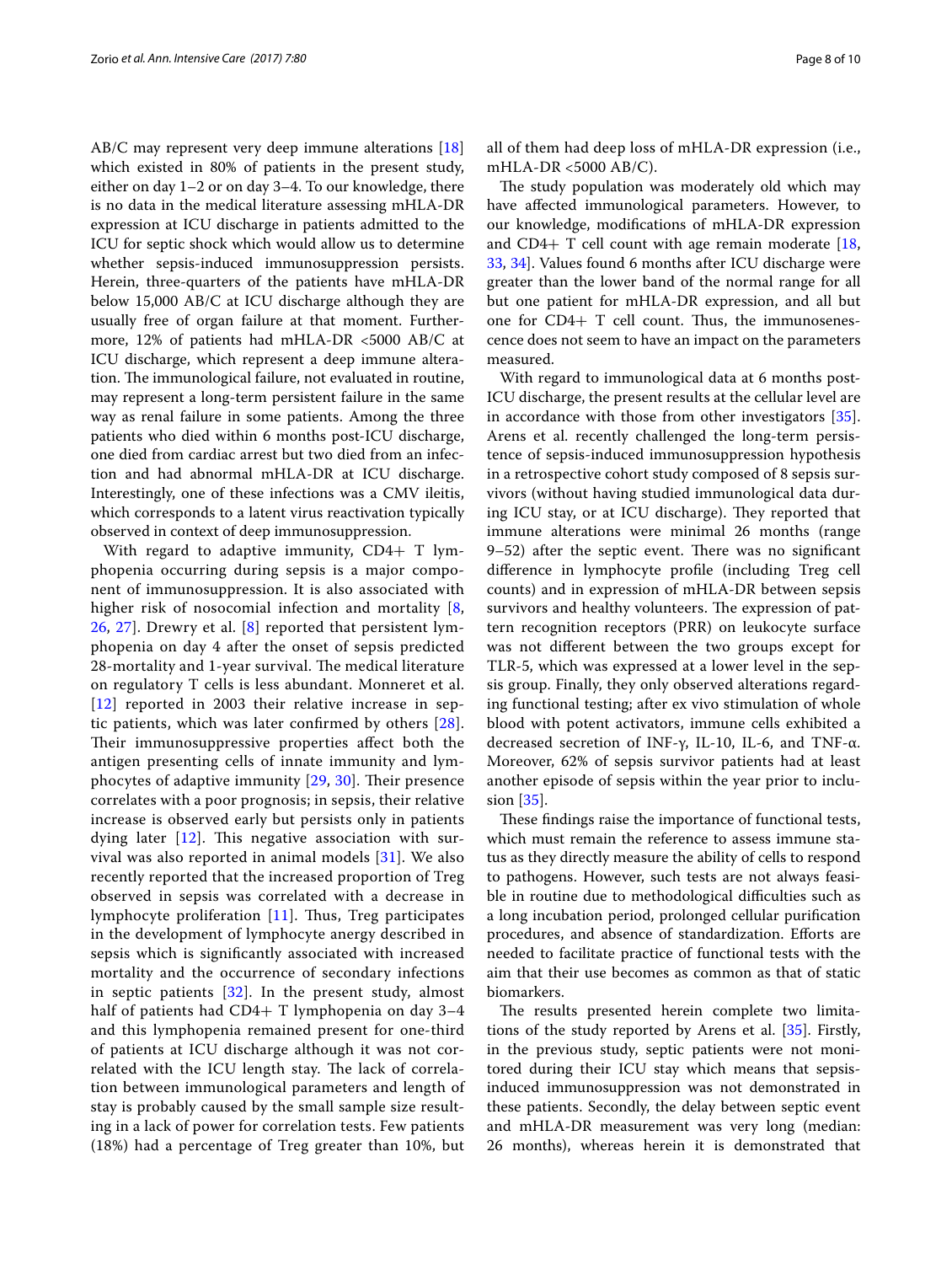mHLA-DR expression is already back to normal values as early as 6 months after ICU discharge. Additional studies with immunological monitoring within weeks following ICU discharge are needed to determine the timing of recovery of sepsis-induced immunosuppression.

Nevertheless, the present study has itself some limitations. For instance, only a small number of patients were studied at 6 months because a majority could not or refused to return to our hospital 6 months after the ICU discharge. Reasons for not coming back to the hospital were various. Most of these patients were elderly [median 71 (IQR 64–76) years (data not shown)], could not drive a car, could not take public transportation, and generally, they did not leave their home. This may have generated a selection bias in so far as participating patients were potentially in better clinical condition, which may have infuenced results. We were not able to follow the immune status of patients with a bad outcome (those who died within 6 months or who suffered from new infections). This does not exclude the possibility that a sub-group of patients was not analyzed because of prolonged immune suppression. In other words, the analysis concerned only patients with a favorable outcome, whose immune functions returned to normal range. Data from the whole population are lacking, and these results need to be confirmed by a larger cohort. The small sample size also precludes a sub-analysis evaluating the immune status of patients sufering from complications in the long term in comparison with those who do not. However, these 15 patients were representative of the whole population, particularly for immunological parameters at ICU discharge. Thus, it should also be noted that  $7.5\%$ of patients alive at ICU discharge died within 6 months. Moreover, two other patients were out of contact and potentially also died. The total population had a favorable outcome because we included only patients who were alive at the time of ICU discharge, while mortality rate in septic shock is reported to reach up to 40% [\[1](#page-9-0)]. There is also a number of missing immunological data in particular at ICU discharge. This is due to the fact that measures could not be performed over the weekend or during the week outside the opening hours of the immunology laboratory. It would also have been interesting to have complete clinical data in particular the occurrence of infections since the ICU discharge for all patients who did not come back to the hospital 6 months after their ICU discharge. This could have allowed an exploration of a possible association with their immunological parameters at ICU discharge. Furthermore, we estimated only three immunological parameters, which also constitute a limit of the study.

If one hypothesizes that persisting long-term immune alterations may participate in increased risk for additional infections in septic patients, the present results are somehow unexpected. As opposed to mHLA-DR results, CD4+ T cells results and Treg results, the main result observed in the study reported by Arens et al.  $[35]$  $[35]$  $[35]$  is the ex vivo decreased whole blood cytokine secretion in long-term survivors. This is the confirmation that a single marker is likely to not be sufficient to fully monitor patient immune status. In addition, it supports the need to include functional testing in an immune monitoring panel which could detect some persistent immune alterations; additional research is needed to improve our understanding of long-term mortality in septic patients.

#### **Conclusions**

This study did not find any persistent immune alterations in septic shock survivors with good clinical outcome 6 months after ICU discharge as evidenced by mHLA-DR expression, CD4+ T cells and Treg count. This does not exclude that immune alterations are present in a sub-group of patients with a bad clinical outcome. Nevertheless, CD4+ lymphopenia and low mHLA-DR expression were still present at ICU discharge for most patients.

#### **Abbreviations**

mHLA-DR: expression of human leukocyte antigen DR on monocytes; Treg: regulatory T cells; ICU: intensive care unit; SOFA: Sepsis-related Organ Failure Assessment; IGS II: Simplifed Index of Gravity II; AB/C: antibodies per cell.

#### **Authors' contributions**

Each author has participated sufficiently in the work to take public responsibility for the content. All authors read and approved the fnal manuscript.

#### **Author details**

<sup>1</sup> Department of Anesthesiology and Critical Care Medicine, Edouard Herriot hospital, Hospices Civils de Lyon, Lyon, France.<sup>2</sup> EA7426 Hospices Civils de Lyon – bioMérieux, University Claude Bernard Lyon 1 "Pathophysiology of Injury Induced Immunosuppression", Lyon, France. 3 Cellular Immunology Laboratory, Edouard Herriot hospital, Hospices Civils de Lyon, Lyon, France.

#### **Competing interests**

The authors declare that they have no competing interests.

#### **Availability of data and materials**

All data and material are available.

#### **Consent for publication**

All authors consent for publication.

#### **Ethics approval and consent to participate**

Yes (see above in the main text in the corresponding section).

#### **Publisher's Note**

Springer Nature remains neutral with regard to jurisdictional claims in published maps and institutional afliations.

Received: 17 April 2017 Accepted: 23 July 2017Published online: 02 August 2017